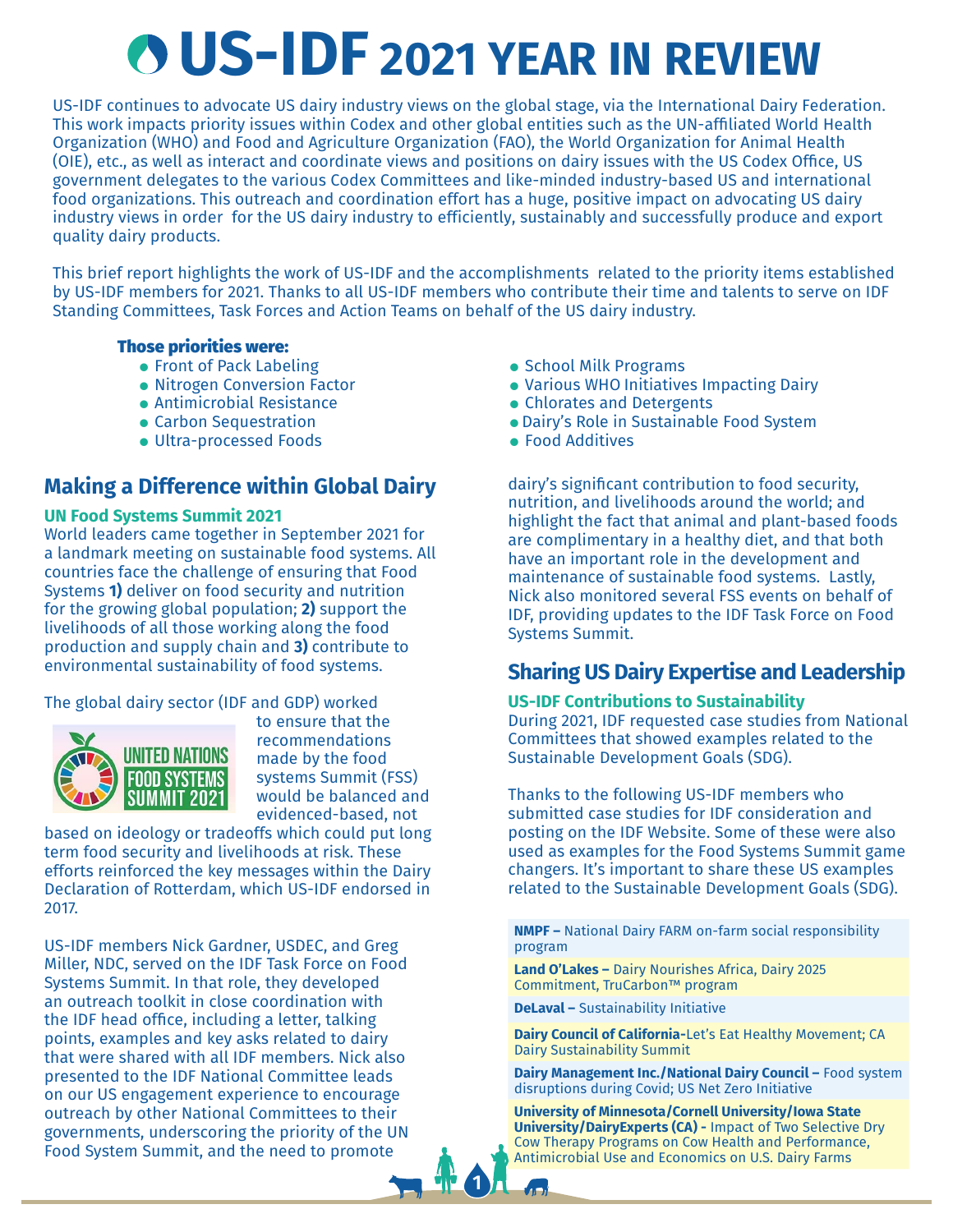## **IDF Dairy Sustainability Outlook 2021 Report**

US-IDF continued to strongly support IDF's sustainability initiatives arising from the IDF-FAO Dairy Declaration of Rotterdam signed in 2016 which committed the global dairy sector to continuous sustainable improvement through a coordinated and integrated approach to the sustainability of dairy systems around the world. More specifically, US-IDF submitted "U.S. Dairy Net Zero Initiative: Actionable Pathway on Farm to Being an Environmental Solution" for the IDF Dairy Sustainability Outlook report. Authored by Jamie Jonker, NMPF, and Nick Gardner, USDEC, this effort identifies US dairy sustainability achievements listed in the United Nations Food System Summit goals.

## **US – IDF Contributions to Animal Health**

#### **IDF Fact sheets**

Two fact sheets produced in 2021 were authored by Miquela Hanselman and Jamie Jonker, NMPF. Ensuring that this type of information is presented in a science-based manner is important as these fact sheets are used by many different audiences. It also provides a platform for consistent messaging related to technologies that are important to US dairy farmers.

#### IDF Factsheet 019/ 2021: IDF Reproductive Technology: Artificial Insemination

This IDF Reproductive Technology Fact Sheet (part of an IDF series of factsheets on reproductive technology) examines the use of artificial insemination as a part of dairy sustainability.

#### IDF Factsheet 020/ 2021: IDF Reproductive Technology: Embryo Transfer

This IDF Reproductive Technology Fact Sheet (part of an IDF series of factsheets on reproductive technology) examines the use of embryo transfer as a technology that can contribute to dairy sustainability.

#### **IDF 2021 Animal Health Report**

US-IDF submitted the NMPF program, "FARM Biosecurity: the next step in protecting the United States dairy herd from foreign animal disease outbreak", authored by Miquela Hanselman and Jamie Jonker, NMPF, for inclusion in the 2021 IDF Animal Health report. The 15th edition of the IDF Animal Health Report illustrates the importance of animal health and welfare for sustainable dairy production and food security, and gives examples of innovative solutions for improvement that take animal health and welfare and livelihoods into account.

## **US-IDF Contributions to Food Standards and Labeling**

Jamie Jonker, Allen Sayler, and Deb Wendorf Boyke, (representing the IDF National Committee Secretaries). This group is meeting in the first half of 2022 to develop a proposal to be presented to the IDF Board in the summer of 2022.

#### **IDF Action Team on Ultra-Processed Foods –** As

a member of the IDF Action team, Nick Gardner, USDEC, updated the 2019 IDF position paper on Ultra-processed foods to reflect learnings and developments since 2019, with a particular focus on this topic during the UN Food Systems Summit.

In addition, Codex adopted a guidance document on "Front of Pack Nutritional Labeling" and a standard on "The Labeling of Non-Retail Containers for Food" which are expected to be used by countries importing US dairy products.

#### **IDF New Work Item (NWI) on environmental labeling**

Nick Gardner, USDEC, worked with IDF staff and leadership of the Standing Committee Nutrition/ Health and Standing Committee Food Standards and Labeling to develop a new work item on environmental labeling. US-IDF will be one of the leads of this NWI Action Team.

#### **Codex Representation and Involvement**

Allen Sayler, CRFRS, and chair of the IDF Science and Program Coordination Committee Food Standards Steering Group (FSSG), led the IDF delegation to the 2021 Codex Alimentarius Commission (CAC). The CAC adopted or advanced a number of official documents in the areas of dairy labeling, food additives, antimicrobial resistance, and dairy's role in human nutrition in line with IDF and US-IDF positions, while delaying the adoption of others, again in line with US-IDF and IDF positions

Nick Gardner, USDEC, represented IDF at the Codex Committee on Fats and Oils, to oppose the proposal to name margarine 'plant butter'. He also represented IDF at the Codex Committee on General Principles, making interventions on behalf of IDF related to standards and processes for Committees Working By Correspondence. With COVID ongoing, this is important as it's how Codex will likely continue to function for the future.

## **US-IDF Contributions to Methods Standardization**

Nate Banner, NEOGEN, and Steve Holmes and Bob Salter, Charm Sciences, saw several years of hard work pay off with the publication of ISO/TS 23758|IDF 251 in August of 2021. This joint IDF/ISO technical specification provides the Global Dairy Sector